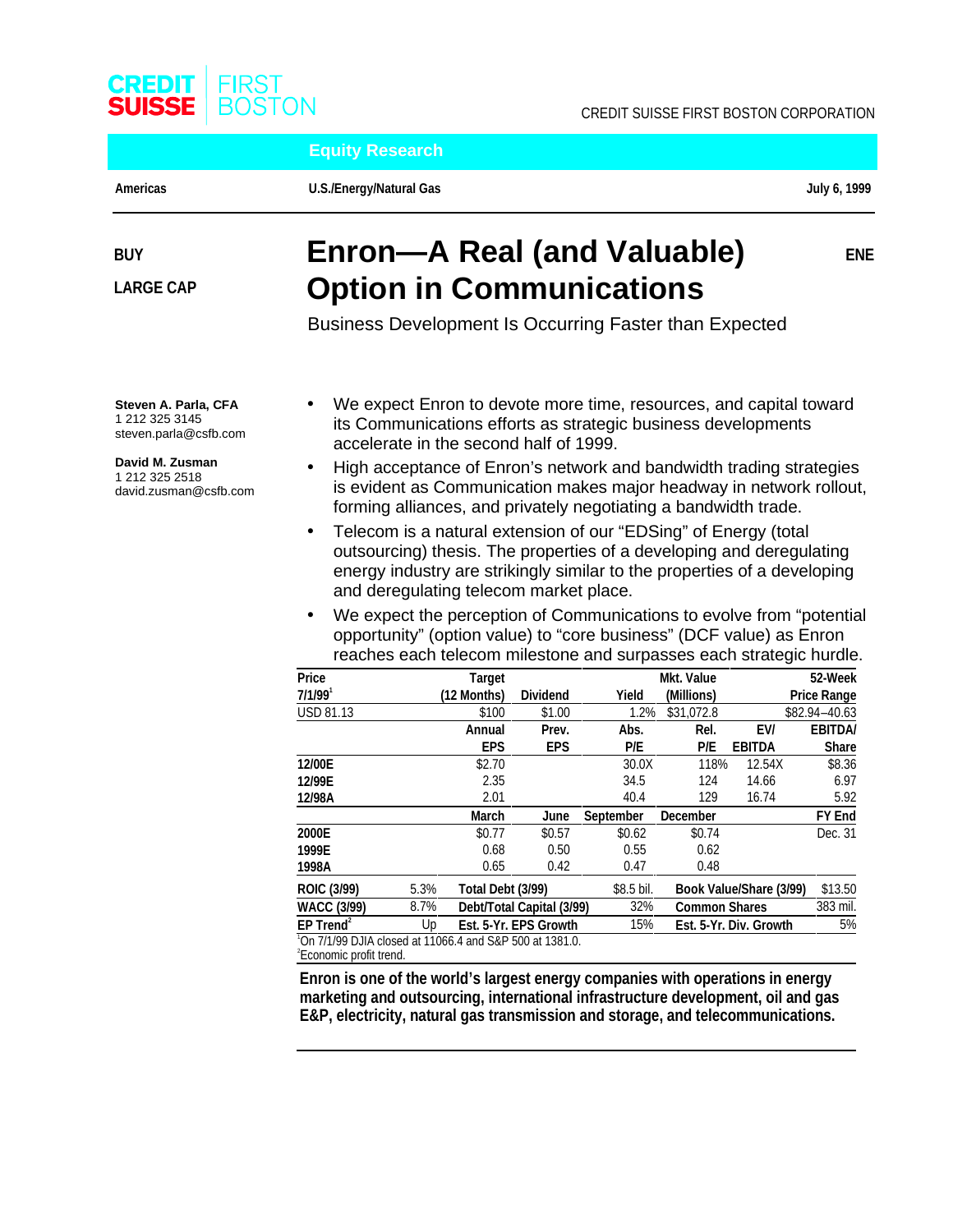**The network build is accelerating...**



### **Enron—A Real (and Valuable) Option in Communications**

Six months ago, Enron told the investing public that Enron Communications should be thought of as an option. In now seems that management intends to exercise that option to the fullest extent.

First, it is important to immediately understand that Enron is not Qwest, Level 3, or Williams. Enron is not creating a platform for voice and looking for that next big long-distance voice contract. Instead, Enron is building a pure-IP network focused on capturing the enormous explosion in the data market. Thus, Enron will not need to deploy ATM, frame relay, and sonet technologies, resulting in a 60% operating cost reduction and a 30% capital expenditure reduction versus traditional legacy networks. Enron links the application provider with the service provider in a revenue sharing, charge-by-the stream (or by the bit) fashion. Enron will offer rich media and high-bandwidth, delay-sensitive content, including live television content, videoconferencing, streaming video, and network-hosted applications. **Enron's pure-IP network will focus on the exploding data market**

Enron's physical network presence is necessary to create a bandwidth trading market—a market that we believe is inevitable given the vast capacity inefficiencies that currently exist. The network provides access to key markets, a pooling point for networks, asset flexibility, the ability to swap into a broader network reach, and telecommunications credibility. Finally, Enron's network strategy is very much a viable business on its own. **Get ready for bandwidth trading—because it's here**

> We believe that as we enter the second half of the year, it will become clear that management intends to make Communications a top priority. Leading indicators are as follows:

- Alliances with content providers and internet service providers (ISPs) as well as the expansion of the Enron Intelligent Network is exceeding even management's January expectations.
- Our discussions with management indicate a much more positive stance regarding the deployment of capital into Communications.
- A market for bandwidth trading is becoming a reality at a much faster pace than we anticipated. Even Qwest and Level 3 Communications have commented at industry conferences about the reality of a not-so-distant bandwidth market.
- Communications employment has substantially increased since January by two-fold. In fact, the group is so large now that the staff intends to relocate to larger facilities.

#### **Communications Is Running Faster and Momentum Is Building**

• The network build is much accelerated from initial conversations we had with management just three months ago. We believe that Enron is on pace to build, swap into, or acquire at least 18,000 route miles by year-end 2000. More important, the network should reach 15 cities by year-end 1999 and 45 cities by year-end 2000. (Each city may have multiple points of presence.) To accelerate its network in-service plan, Enron has swapped into 9,800 route miles of the Frontier network. These 9,800 miles are currently lit and service Enron's presence in eight cities.

• In our recent discussions with Enron management, application providers, and ISPs, it is clear that the interest in Enron's product mix is extremely high. Enron has already signed deals with at least nine applications providers and as many as eight service providers. We believe that negotiation with at least twice as many applications and service providers are currently under way. **...and Enron is attracting business!**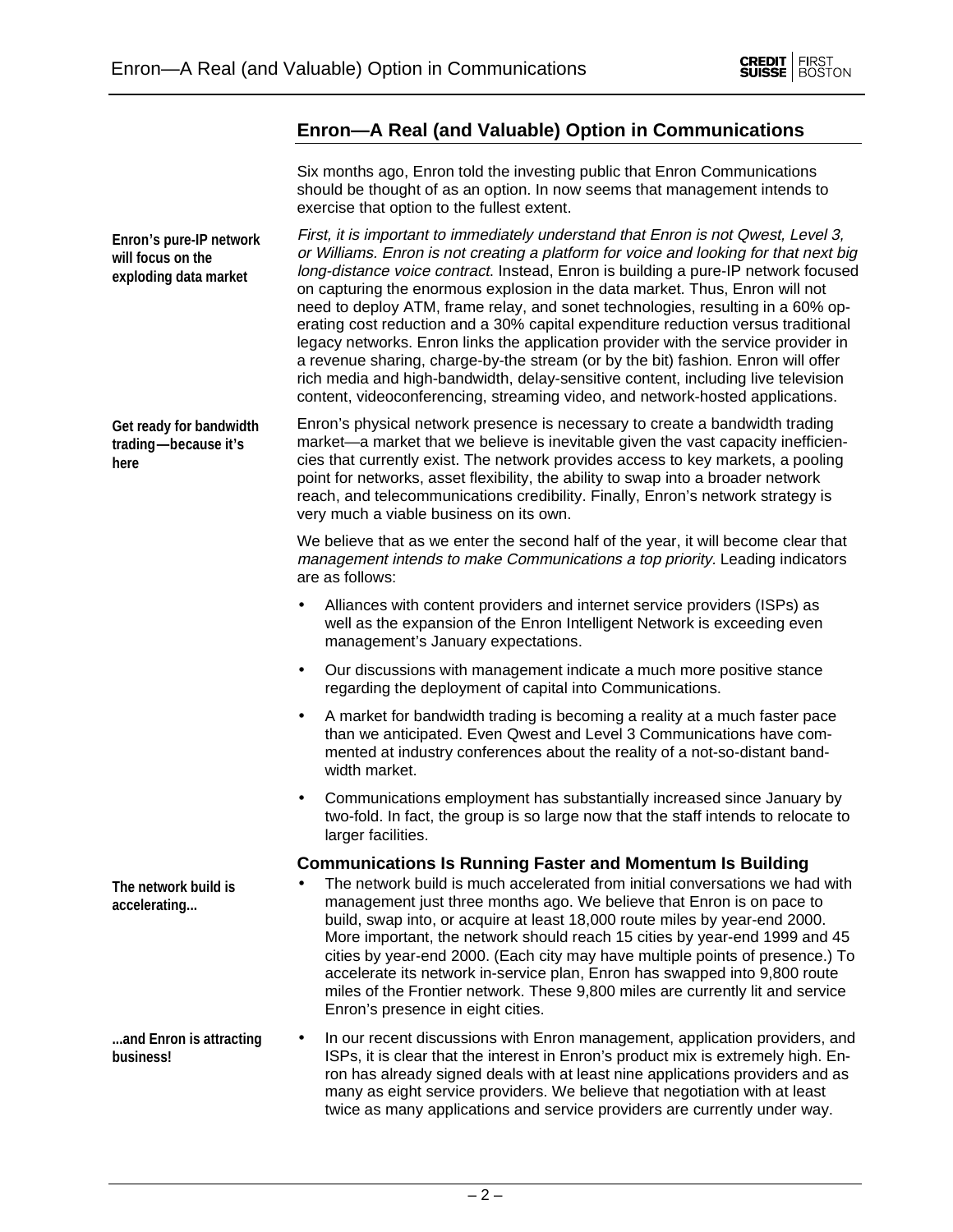• Enron's bandwidth trading business, which focuses on pairing parties that have excess lit network capacity with parties that have a shortage (or temporary shortage) of lit network capacity, is developing at a much faster pace than expected. Enron has already privately negotiated the selling of lit capacity (immediately available bandwidth). We believe that by year-end 1999, Enron will offer standardized bandwidth contracts regulated by an outside party. This transaction would come 18 months sooner than management's initial expectations. New York to Los Angeles should be the first city pair (T1 connection), and Washington DC to San Francisco should be the second city pair (DS3 connection). Conducting a standardized bandwidth transaction by year-end would be a major accomplishment and would clearly give Enron a major first-mover advantage in creating what could be a multibillion-dollar franchise. **Enron should standardize a bandwidth contract for trading by year-end 1999, well ahead of our**

#### **There Are Several Implications from the Above Discussion**

- We believe that the investing public will increasingly view Communications as a core business—valuing the entity as a part of a whole. Considering that the world is probably just at the beginning of a 20-year telecom infrastructure build and a 50-year telecom/networking revolution, Enron's efforts in telecom should be considered by investors to have large potential. Furthermore, telecom is a natural extension of our "EDSing" of Energy (total outsourcing) thesis. If Enron has proven anything during the past decade, it is that it is the master of risk management, capturing inefficiencies in volatile and developing markets by identifying arbitrage opportunities, and being first-to-market at just about everything it does. The properties of a developing and deregulating energy industry are strikingly similar to the properties of a developing and deregulating telecom market place.
- We expect more capital to be deployed toward Communications than the \$400 million that has been announced. However, it should be noted that higher capital costs would be a result of an accelerated growth plan (network, partnerships, and revenues) and not as a result of lower capital efficiencies in constructing the network. In addition, we stress that Enron is constructing a pure-IP network, which requires less capital and operating commitment than traditional ATM networks. **More capital deployed**
	- The acceleration of the Enron Intelligent Network will increasingly result in swapping into routes or acquiring routes rather than building routes. This will most likely result in lower dark fiber sales. Enron guided the street toward a modest second quarter dark fiber operating contribution. We now estimate dark fiber operating profits to be negligible for the quarter.

#### **Conclusion**

What do we make of all this? The key to understanding Enron is understanding Michael Mauboussin's recent work on real options (see June 23, 1999, report, Get Real: Using Real Options in Security Analysis). Enron can be thought of as a core energy business (valued using DCF) plus a basket of potential business opportunities (valued using option theory). In this case, the potential business opportunity is telecom. Now let us evaluate the option of entering the telecom marketplace.

- The characteristics and needed skill sets of Enron's core energy business and Enron's telecommunications efforts are virtually identical.
- Given the magnitude of the current and coming telecom/Internet revolution, winners will reap profits for very long time horizons.

Simple option theory would suggest that the value of such an option would be substantial given Enron's ability to exercise the option (it already has the skill set)

**Telecom is a natural extension of our EDSing of Energy thesis**

**expectations**

- **toward Communications**
- **A likely result is lower sales of dark fiber**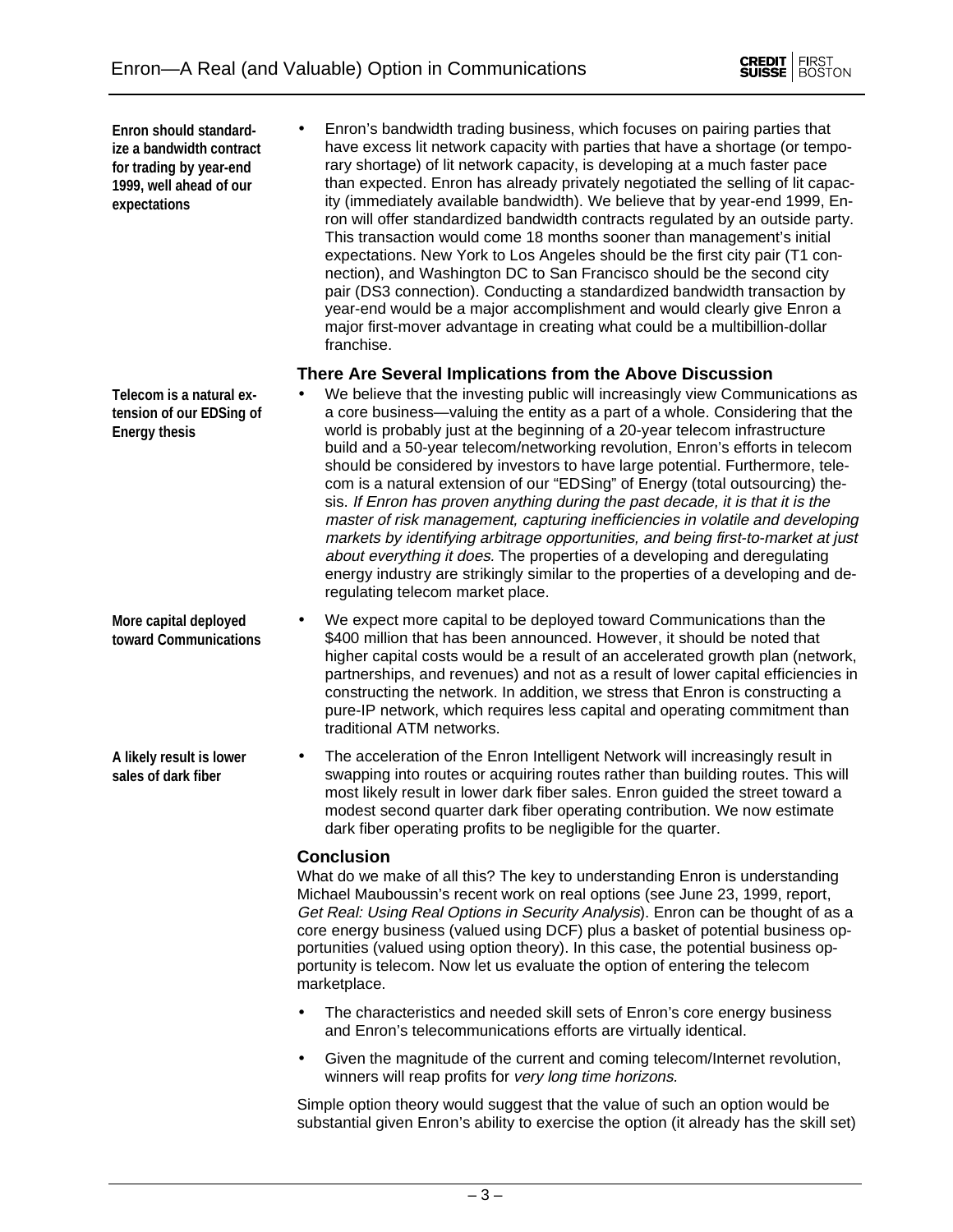

and the time and order of magnitude (50-year telecom revolution) associated with the option.

Given the apparent acceleration in the size, scope, and breadth of Enron's communication strategy, it is our opinion that *Enron intends to devote more time, re*sources, and capital toward its telecom option. This is a substantial shift from management's stance at its January analyst conference as well as from our discussions with the company just two months ago.

**The perception of Communications should evolve from "potential opportunity" to "core business"**

We would like to emphasize that the purpose of this note is not to simply throw out what would be considered a random valuation of Enron Communications (\$2 billion, \$3 billion, \$5 billion, etc.). Instead, the purpose is to offer collected data that shows that Enron holds an option (perhaps a very valuable option) that has not been fully recognized in the stock. Accelerating telecom business plans indicate to us that management has made the decision to deploy more shareholder capital toward exercising its telecom option. We expect the perception of Communications to evolve from "potential opportunity" (option value) to "core business" (DCF value) as Enron reaches each telecom milestone and surpasses each strategic hurdle.

Enron (ENE, \$81.13, Buy) Frontier (FRO, \$58.94, NR) Level 3 (LVLT, \$65.56, NR) Qwest (QWST, \$33.38, NR) Williams (WMB, \$44.19, Buy)

**N.B.:** CREDIT SUISSE FIRST BOSTON CORPORATION may have, within the last three years, served as a manager or co-manager of a public offering of securities for or makes a primary market in issues of any or all of the companies mentioned. Closing prices are as of July 1, 1999: